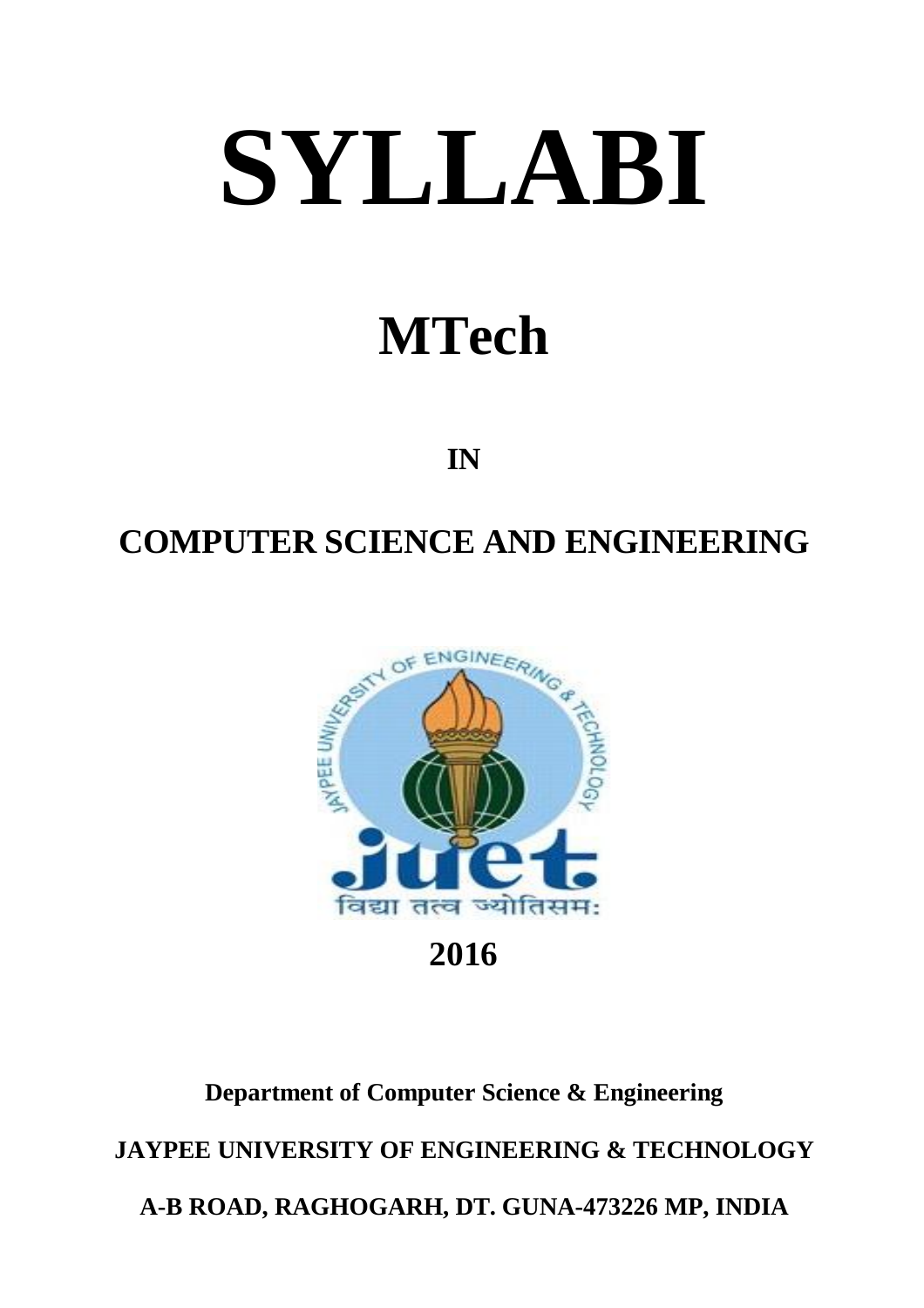#### **TEACHING SCHEME**

#### **Master of Technology (M.Tech.)**

#### **Branch – CSE**

#### **Year/Sem: Ist Year/Ist Sem**

| S.<br>No. | <b>Subject Code</b> | <b>Subject</b>                         | Core /<br><b>Elective</b> |                 |          | P        | <b>Credits</b> |
|-----------|---------------------|----------------------------------------|---------------------------|-----------------|----------|----------|----------------|
| 1         | 14M11Cl112          | <b>Advanced Computer Networks</b>      | Core                      | 3               | 0        | $\Omega$ | 3              |
| 2         | 14M11Cl113          | <b>Advanced Database Systems</b>       | Core                      | 3               | 0        | $\Omega$ | 3              |
| 3         | 14M11Cl114          | High Performance Computer Architecture | Core                      | 3               | 0        | 0        | 3              |
| 4         | 14M11Cl115          | <b>Advanced Algorithms</b>             | Core                      | 3               | 0        | $\Omega$ | 3              |
| 5         |                     | DE-I                                   | Elective                  | 3               | 0        | $\Omega$ | 3              |
| 6         | 14M17Cl171          | Software Systems Lab - I               | Core                      | $\Omega$        | 0        | 4        | 2              |
|           |                     | <b>Total</b>                           |                           | $\overline{15}$ | $\bf{0}$ | 4        | 17             |

#### **Year/Sem: Ist Year/IInd Sem**

| S.<br>No.      | <b>Subject Code</b> | <b>Subject</b>                              | Core/<br><b>Elective</b> |    |          | P        | <b>Credits</b> |
|----------------|---------------------|---------------------------------------------|--------------------------|----|----------|----------|----------------|
| 1              | 14M11Cl212          | <b>Advanced Operating Systems</b>           | Core                     | 3  | $\Omega$ | $\Omega$ | 3              |
| $\overline{2}$ | 14M11Cl213          | <b>Advanced Software Engineering</b>        | Core                     | 3  | $\Omega$ | $\Omega$ | 3              |
| 3              | 14M11Cl214          | Multimedia Systems                          | Core                     | 3  | $\Omega$ | $\Omega$ | 3              |
| 4              | 14M11Cl215          | <b>Computer System Performance Analysis</b> | Core                     | 3  | $\Omega$ | $\Omega$ | 3              |
| 5              |                     | DE-II                                       | Elective                 | 3  | $\Omega$ | $\Omega$ | 3              |
| 6              | 14M17Cl271          | Software Systems Lab - II                   | Core                     | 0  | $\Omega$ | 4        | 2              |
|                |                     | <b>Total</b>                                |                          | 15 |          | 4        | 17             |

#### **Year/Sem: IInd Year/IIIrd Sem**

| S.<br>No.      | <b>Subject Code</b> | <b>Subject</b>                   | Core/<br><b>Elective</b> | L  | T  | P            | <b>Credits</b>  |
|----------------|---------------------|----------------------------------|--------------------------|----|----|--------------|-----------------|
| 1              |                     | DE-III                           | Elective                 | 3  | 0  | $\mathbf{0}$ | 3               |
| 2              |                     | DE-IV                            | Elective                 | 3  | 0  | $\mathbf 0$  | 3               |
| 3              | 14M19Cl391          | Seminar-I                        | Core                     | 0  | 0  | 4            | $\overline{2}$  |
| $\overline{4}$ | 14M19Cl392          | Dissertation Part I*             | Core                     | -- | -- | --           | 12 <sub>2</sub> |
|                |                     | * to be continued in Semester IV |                          |    |    |              |                 |
|                |                     | <b>Total</b>                     |                          |    |    |              | 20              |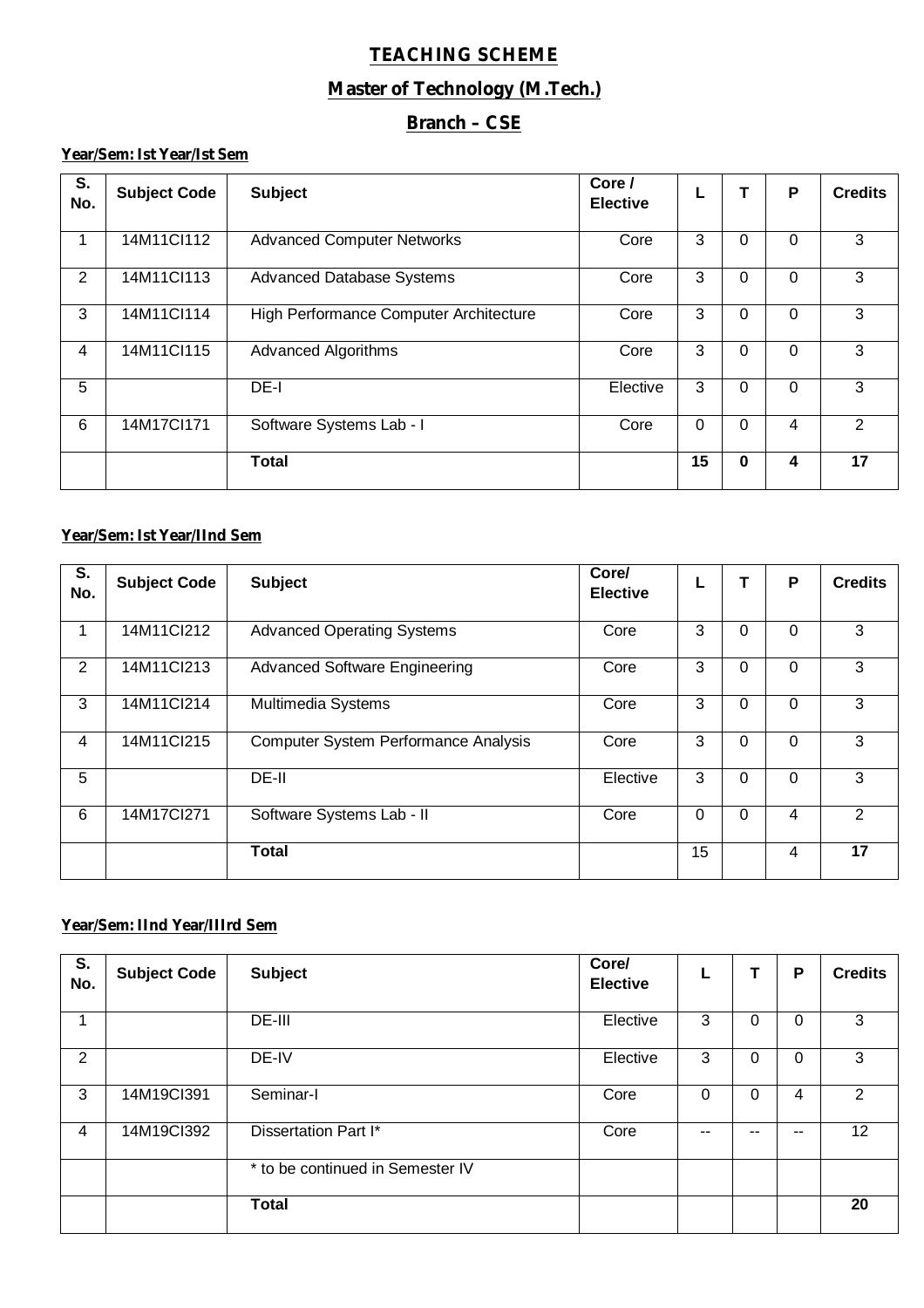#### **Year/Sem: IInd Year/IVth Sem**

| S.<br>No.      | <b>Subject Code</b> | <b>Subject</b>                | Core/<br><b>Elective</b> |    | т        | P  | <b>Credits</b> |
|----------------|---------------------|-------------------------------|--------------------------|----|----------|----|----------------|
|                |                     | DE-V                          | Elective                 | 3  | $\Omega$ | 0  | 3              |
| 2              |                     | DE-VI                         | Elective                 | 3  | 0        | 0  | 3              |
| 3              | 14M19Cl491          | Seminar-II                    | Core                     | 0  | $\Omega$ | 4  | 2              |
| $\overline{4}$ | 14M19Cl492          | <b>Dissertation Part II**</b> | Core                     | -- | $- -$    | -- | 14             |
|                |                     | <b>Total</b>                  |                          |    |          |    | 22             |

#### **Note-**

- 1. Dissertation \*\* to be continued from III Semester.
- 2. Final Evaluation of the Dissertation will be based on the cumulative performance in all III and IV Semesters.
- 3. It is desirable to have one publication from the Dissertation.

#### **LIST OF ELECTIVES**

| List of Electives for DE-I to be updated from time to time |            | Core/<br><b>Elective</b>                                            |          |   | Р | <b>Credits</b> |   |
|------------------------------------------------------------|------------|---------------------------------------------------------------------|----------|---|---|----------------|---|
|                                                            | 14M14Cl132 | Artificial Intelligence in Manufacturing                            | Elective | 3 |   |                | 3 |
| 2                                                          | 14M14Cl133 | Modern Cryptography                                                 | Elective | 3 | 0 | 0              | 3 |
| 3                                                          | 14M14MA213 | <b>Advance Numerical Techniques</b>                                 | Elective | 3 | 0 | 0              | 3 |
| $\overline{4}$                                             | 14M14PH134 | Process Modelling and Simulation of<br><b>Semiconductor Devices</b> | Elective | 3 | 0 | $\Omega$       | 3 |

|                | List of Electives for DE-II to be updated from time to time |                                       | Core/<br><b>Elective</b> |   |          | P        | <b>Credits</b> |
|----------------|-------------------------------------------------------------|---------------------------------------|--------------------------|---|----------|----------|----------------|
|                | 14M14Cl231                                                  | Data Mining & Warehousing Techniques  | Elective                 | 3 | $\Omega$ | $\Omega$ | 3              |
| $\overline{2}$ | 14M14Cl233                                                  | <b>Enterprise Information Systems</b> | Elective                 | 3 | $\Omega$ | $\Omega$ | 3              |
| 3              | 14M14Cl234                                                  | <b>Advanced Computer Graphics</b>     | Elective                 | 3 | $\Omega$ | $\Omega$ | 3              |
| 4              | 14M14Cl235                                                  | Human Aspects of Software Development | Elective                 | 3 | 0        | 0        | 3              |
| 5              | 14M14Cl236                                                  | Information System and Security       | Elective                 | 3 | $\Omega$ | $\Omega$ | 3              |
| 6              | 14M14Cl131                                                  | Analysis and Design of Algorithms     | Elective                 | 3 | $\Omega$ | 0        | 3              |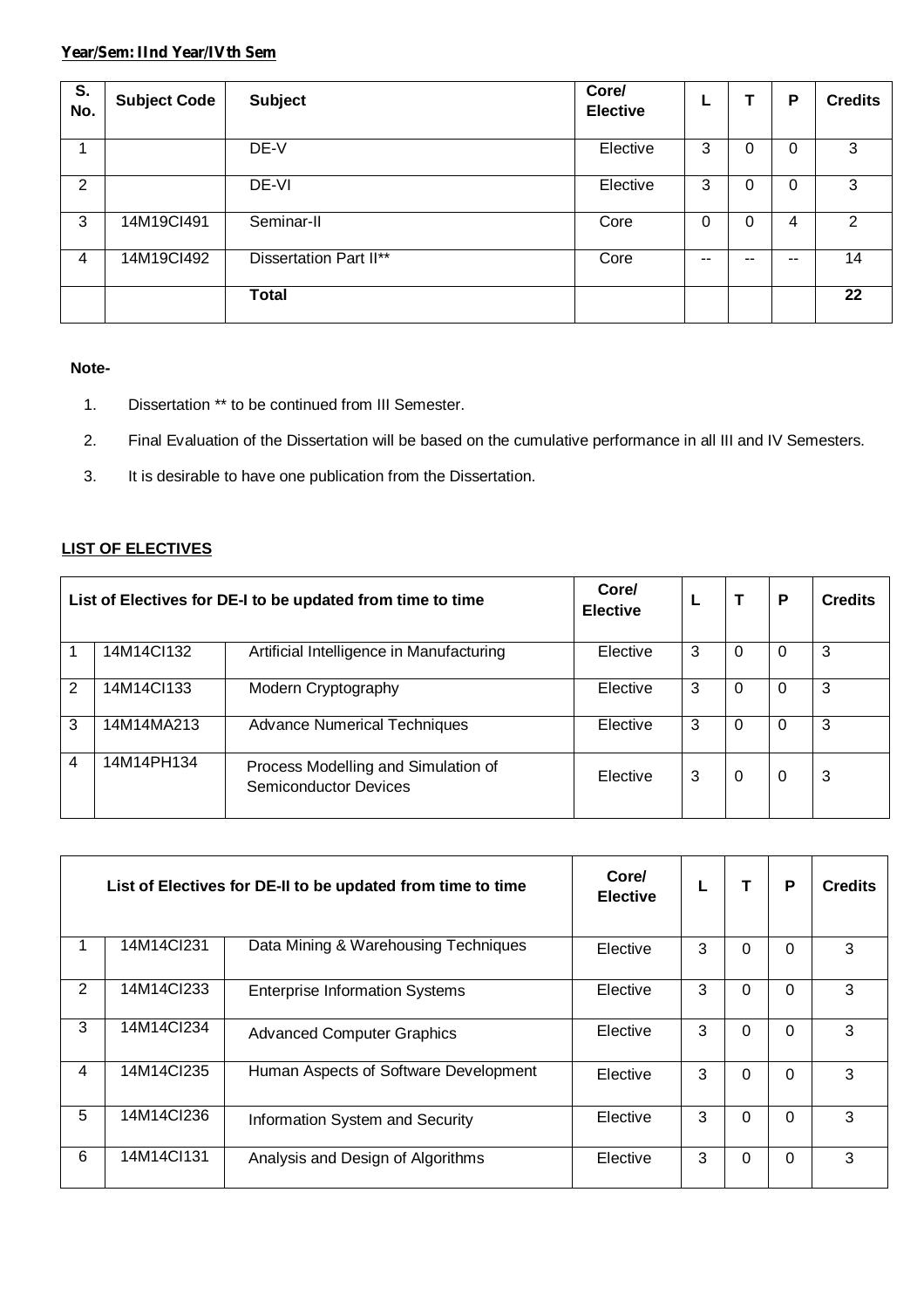| List of Electives for DE-III & DE-IV to be updated from time to time |            | Core/<br><b>Elective</b>                   | L        |   | P            | <b>Credits</b> |   |
|----------------------------------------------------------------------|------------|--------------------------------------------|----------|---|--------------|----------------|---|
|                                                                      | 14M14Cl331 | Advanced Network Management                | Elective | 3 | $\Omega$     | $\Omega$       | 3 |
| 2                                                                    | 14M14Cl332 | Image Processing & Applications            | Elective | 3 | $\Omega$     | $\Omega$       | 3 |
| 3                                                                    | 14M14Cl333 | <b>Real Time Operating System</b>          | Elective | 3 | $\mathbf 0$  | $\Omega$       | 3 |
| $\overline{4}$                                                       | 14M14Cl334 | <b>Computation Theory and Applications</b> | Elective | 3 | $\mathbf 0$  | $\mathbf 0$    | 3 |
| 5                                                                    | 14M14Cl335 | Computational Intelligence                 | Elective | 3 | $\mathbf 0$  | $\mathbf 0$    | 3 |
| 6                                                                    | 14M14Cl336 | <b>Queueing Networks</b>                   | Elective | 3 | $\mathbf{0}$ | $\mathbf{0}$   | 3 |
| 7                                                                    | 12M1GCI335 | <b>Cognitive Science</b>                   | Elective | 3 | $\mathbf 0$  | $\Omega$       | 3 |
| 8                                                                    | 14M14MA231 | Mathematical Modelling & Simulations       | Elective | 3 | $\mathbf 0$  | $\Omega$       | 3 |
| 9                                                                    | 14M14PH131 | Quantum Computation & Quantum Cryptography | Elective | 3 | $\mathbf 0$  | $\mathbf{0}$   | 3 |

|                |            | List of Electives for DE-V & DE-VI to be updated from time to time | Core/<br><b>Elective</b> |   |          | P            | <b>Credits</b> |
|----------------|------------|--------------------------------------------------------------------|--------------------------|---|----------|--------------|----------------|
| 1              | 14M14Cl431 | <b>Computer Vision</b>                                             | Elective                 | 3 | $\Omega$ | $\Omega$     | 3              |
| $\overline{2}$ | 14M14Cl432 | Machine Learning                                                   | Elective                 | 3 | $\Omega$ | $\Omega$     | 3              |
| 3              | 14M14Cl433 | <b>Grid Computing</b>                                              | Elective                 | 3 | $\Omega$ | $\mathbf 0$  | 3              |
| 4              | 14M14Cl434 | Swarm Intelligence & Applications                                  | Elective                 | 3 | $\Omega$ | $\mathbf 0$  | 3              |
| 5              | 14M14Cl435 | <b>High Performance Parallel Computing</b>                         | Elective                 | 3 | $\Omega$ | $\Omega$     | 3              |
| 6              | 14M14Cl436 | Software Architecture                                              | Elective                 | 3 | $\Omega$ | $\mathbf 0$  | 3              |
| $\overline{7}$ | 14M14Cl437 | <b>Storage Networks</b>                                            | Elective                 | 3 | $\Omega$ | $\Omega$     | 3              |
| 8              | 14M14Cl438 | Natural Language Processing                                        | Elective                 | 3 | $\Omega$ | $\Omega$     | 3              |
| 9              | 14M14Cl439 | Formal Language and Compilation                                    | Elective                 | 3 | $\Omega$ | $\Omega$     | 3              |
| 10             | 14M14Cl440 | Voice over IP                                                      | Elective                 | 3 | $\Omega$ | $\mathbf{0}$ | 3              |
| 11             | 14M14Cl441 | <b>Wireless Sensor Network</b>                                     | Elective                 | 3 | $\Omega$ | $\mathbf 0$  | 3              |
| 12             | 14M14Cl442 | Digital Forensics and Cyber Crime                                  | Elective                 | 3 | $\Omega$ | $\Omega$     | 3              |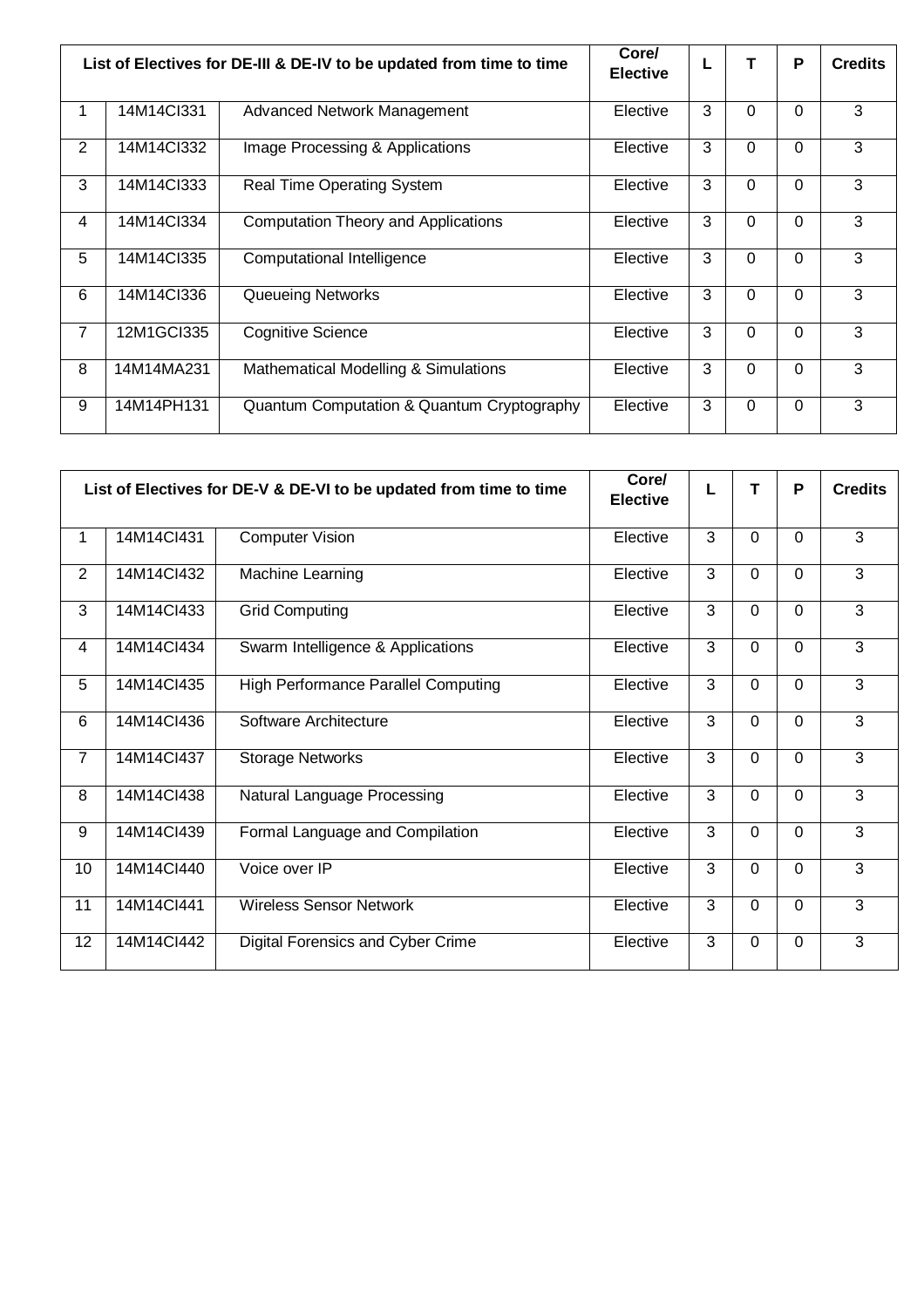#### **SYLLABI**

#### **Master of Technology (M.Tech.)**

#### **Branch - CSE**

#### **Year/Sem: Ist Year/Ist Sem**

#### **14M11CI112 Advanced Computer Networks**

Introduction: Introduction to the Subject and its Relevance. Syllabus. Text Books. Examination. Evaluation and Grading. Overview and Convergence: Overview of Computer Networks. Convergence of Computer and Telecommunication Networks. Generic Network Model: Transmission and Switching. Information Types. Bandwidth Considerations. Integration of Voice and Data, Characteristics of Data, Video and Voice Signals. Switching and Network Types: Packet Switching- Connectionless and Connection Oriented. Circuit Switching and its Comparison with Packet Switching. Characteristics of Data and Telephone Networks. Layered Architecture: Layering Concepts. 7-Layer Model. Functions of Different Layers. Interfaces and Protocols. Standards.

Transmission Control Protocol and Internet Protocol: Internet Protocol. Addressing Scheme. Protocol Details. IPv4 and IPv6.Internet Control Message Protocol. Transmission Control Protocol and its Features. User Datagram Protocol. Applications. Data Link and Network Layer: Data Framing. Error Control. High-Level Data Link Control. Network Layer Protocols and Standards. Local/Metropolitan Area Networks: Local Area Network Types. Topology. Medium Access Control Techniques. IEEE Standards. Physical Level Parameters. Fiber Distributed Data Interface. Distributed Queue Dual Bus. Asynchronous Transfer Mode.

High Speed Networks: High Speed Network Issues. Gigabit Ethernet. Asynchronous Transfer Mode Technology. Security: Network and Communication Security. Encryption and Decryption Techniques. Firewalls. Some Advances: Simple Network Management Protocol. Voice over Internet Protocol. Network Performance. Queuing Theory, etc.

#### **14M11CI113 Advanced Database Systems**

Simple database applications: Single user, Multi User. Multiple types of multiple users: Review of relational databases- EER model, object oriented model, relational algebra, Transforming data models into database design, determination of data requirements for databases. SQL for database processing, advanced SQL, Ranked queries, joins among relations, advanced database manipulation using SQL and PL SQL. Web enabled database applications: Introduction to PHP, Script elements, Forms, arrays, function and templates, Handling databases, sessions and cookies, File and directory access, Database Access and connectivity.

Robust database applications: Transaction state and properties, Atomicity and durability, concurrent transactions, serializability test, Concurrency-Lock based, time stamp based, validation based, and multiple protocols, multiple granularity, deadlock handling. Robust database applications with large no of concurrent users: Query processing-Measures of query cost, costing of selection operation, sorting, join and other operation, evaluation of expressions, Query optimization- Estimating statistics of expression results, transformation of relational expressions, choices of evaluation plans, materialized view.

Secured Database applications: Database Security - Database security risks, database users and privileges. Authentication, authorization, access control methods, data encryption, Database Recovery- Failure classifications, recovery and atomicity, log based recovery, shadow paging, recovery with concurrent transactions, Buffer management. Multimedia and Mobile databases: Multimedia databases, web-enabled database, temporal databases, Mobile databases.

#### **14M11CI114 High Performance Computer Architecture**

Introduction to VHDL: Implement basic VHDL constructs, Implement modeling structures of VHDL: Behavioral, dataflow, structural, mixed design, use VHDL building blocks: entity architecture, subprograms, package, package declarations, package body, test –Bench, State machine modeling, fault analysis and hazard detection. Functional Organization: Review the concepts of Computer Architecture – RTL, Micro program, Pipelining and ILP, Memory and I/O. Processor and storage hierarchy, system performance, Performance – Benchmarks, Metrics and their Limitations, Fault tolerance, pipelining timing analysis, and area performance analysis.

Performance Enhancements: Branch Prediction, Dynamic scheduling, Speculative Execution (software/hardware), Superscalar Architecture, Out-of-order Execution, and Multithreading, VLIW and EPIC Architectures, Power Aware Computing, SPEC Mark vs. DTMR cache performance. Multiprocessing: Amdahl's Law, Multicore and Multithreaded Processors, Flynn's Taxonomy: Multiprocessor Structures and Architectures, Memory Synchronization and Cache Coherence, Interconnection Networks, Programming Multiprocessor Systems, GPU and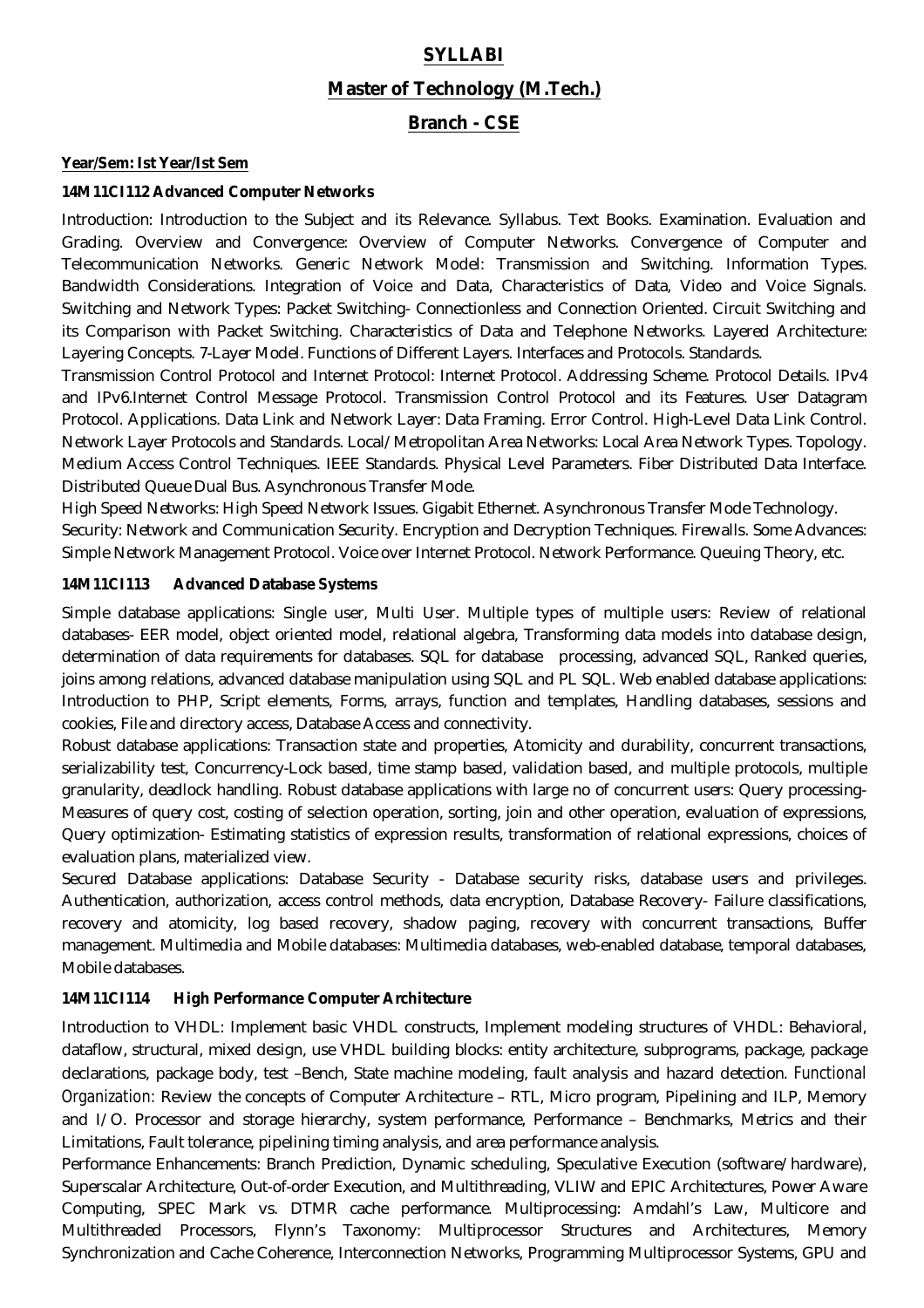Special-Purpose Graphics Processors. Case Study– Blue Gene, Road Runner. Distributed Systems: Grids, Cluster Computing, Cloud Computing.

#### **14M11CI115 Advanced Algorithms**

Data structures and Algorithms revisited: Sorting, Searching, Hashing– External hashing, Asymptotic analysis. Amortized Analysis - Motivation, Aggregate Method, Accounting Method, Potential Method. Binomial heap and Fibonacci heap: Introduction, Properties, Make heap, Insert, Minimum, Extract minimum, Union, Decrease key and delete operation on Fibonacci heap. Multidimensional Data Structures: Design, Analysis and Applications, Graphs and Greedy method, Container loading, 0/1 knapsack, shortest paths, and spanning trees, Divide and conquer method, Dynamic programming, Backtracking and branch-and-bound methods. Application of Non-linear Data Structures: Splay tree, Treap, Skiplist, B Tree, Red-Black trees. String Matching - Naive String Matching, Finite Automata Matcher, Rabin Karp, Knuth Moris Pratt algorithm. I/O efficient Algorithms - Hierarchical Memory model of computation, Notion of I/O complexity, External Sorting, Design of external memory algorithms to solve some problems. Max-flow min-cut algorithm– Capacity constraint, skew symmetry, flow conservation, residual capacity, Flow network, Residual networks, Ford Fulkerson method, augmenting path, maximum flow, minimum cut.

#### **14M17CI171 Software System Lab-I**

Implement the different operations on Binary Search Trees & Linked List, Stack, Queue. Implementation of String operation like String length, String copy, String concatenation, String comparison, String reverse. Implementation, Design & Optimization of Algorithm for giving Problems. Getting acquainted with the microprocessor architecture using debug. Design & Study the performance of the Ethernet network, Token Ring by using the OPNET simulator. Work with LAN Trainer to study the performance of different topology by applying different protocols like ALHOA,CSMA/CD,CSMA.

Development of Mini Project in Context of Advance Data Structure. Development of Mini Project in Context of Advance Algorithm. Development of Mini Project in Context of Advance Computer Network. Development of Mini Project in Context of High performance Computer Architecture. Development of Mini Project in Context of Advance Database Management System.

#### **14M14CI132 Artificial Intelligence in Manufacturing**

Introduction: Artificial Intelligence - Definition - Components - Scope - Application Areas; Knowledge - Based Systems (Expert Systems) - Definition - Justification - Structure – Characterization. Knowledge Sources: Knowledge Sources - Expert - Knowledge Acquisition - Knowledge Representation - Knowledge Base - Interference Strategies - Forward and Backward Chaining. Expert System Languages: Expert System Languages - ES Building Tools or Shells; Typical examples of Shells. Expert System software for manufacturing applications in CAD, CAPP, MRP, Adaptive control. Robotics, Process control, Fault diagnosis, Failure Analysis; Process Selection, GT etc. Linking expert systems to other software such as DBMS, MIS, MDB. Case Study: Process control and Office automation. Case studies of typical applications in tool selection, Process selection, Part classification, inventory control, Process Planning etc.

#### **14M14CI133 Data Base Management System**

Database driven Interactive software, Database models, Relational algebra, Relational calculus, SQL, PL/SQL, ER & EER Modeling, Data constraints, Data dependencies, Normalization, Transactions, Concurrency, Recovery, Query processing. Client server architecture, Introduction to web enabled and multimedia databases, Introduction to database driven mobile services.

#### **14M14CI134 Modern Cryptography**

Introduction to ciphers: The Shift Cipher, Reduction/Division Algorithm, The One-Time Pad, The Affine Cipher, The Vigenere Cipher. LCMs and GCDs, Kasiski Attack, Expected Values, Friedman Attack. Number Theory: Divisibility, Unique Factorization, Euclidean Algorithm, Multiplicative Inverses, Computing Inverses, Equivalence Relations, Integers mod m, Primitive Roots, Discrete Logs, Euclid's Theorem, Prime Number Theorem, Primes in Sequences, Chebycheff's Theorem, Sharpest Asymptotics, Riemann Hypothesis.

Abstract Algebra: Rings, Fields, Polynomials. Public-Key Ciphers: Trapdoors, the RSA Cipher, Diffie-Hellman Key Exchange, ElGamal Cipher, Knapsack Ciphers, NTRU Cipher, Arithmetica Key Exchange, Quantum Cryptography. Sketches of Protocols: Basic Public-Key Protocol, Diffie-Hellman Key Exchange, Secret Sharing. Oblivious Transfer, Zero-Knowledge Proofs, Authentication, e-Money, e-Commerce. Factorization Attacks: Pollard's Rho Method, Pollard's p-1 Method, Pocklington-Lehmer Criterion. Strong Primes, Primality Certificates.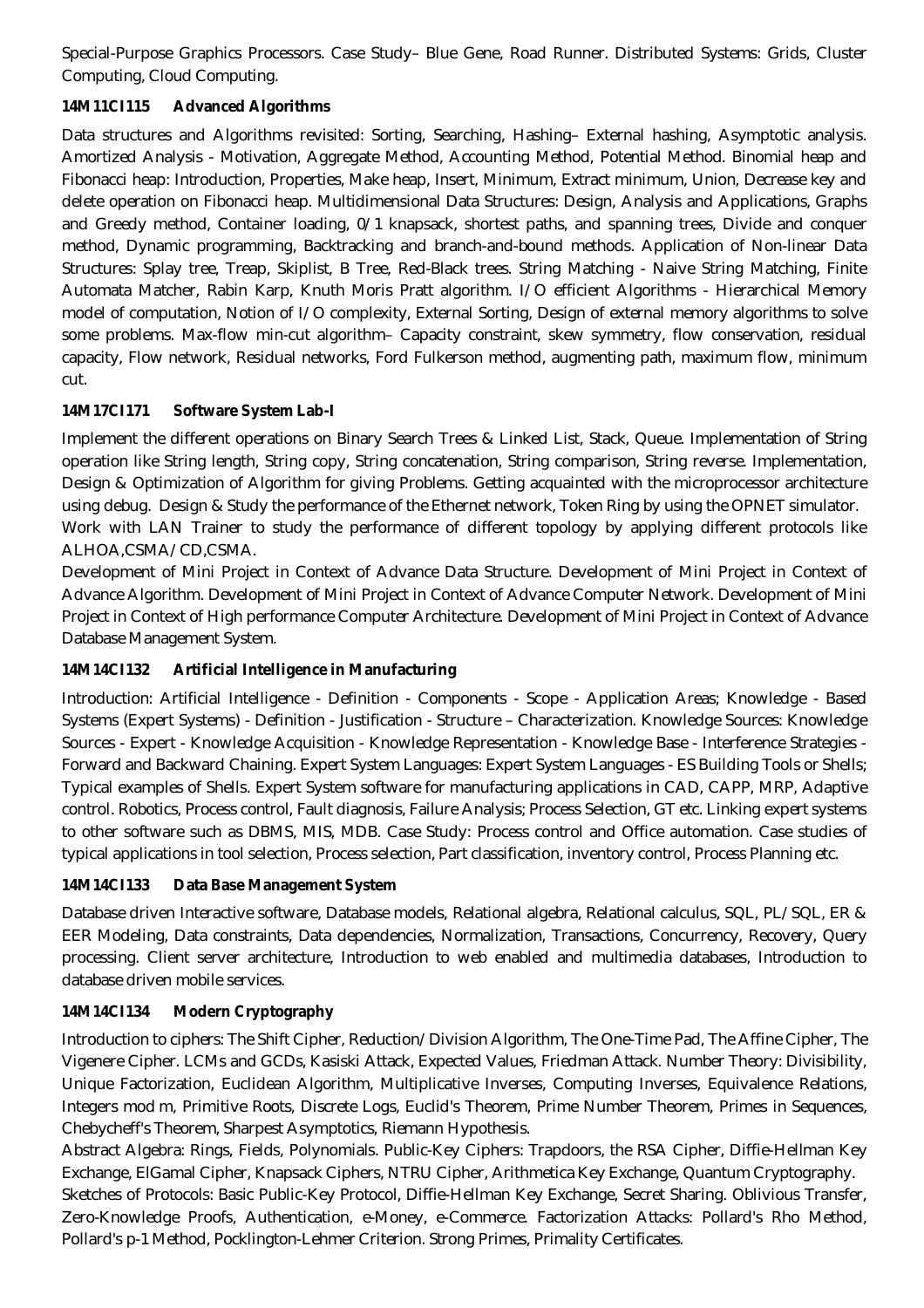#### **14M14PH134 Process Modelling and Simulation of Semiconductor Devices**

Goal of modeling and history of device modelling, Fundamental Properties, Poisson's equation, Continuity equation Carrier transport, Heat flow equation. Basic semiconductor equation, Process modelling, Ion implantation, Diffusion Oxidation, Physical parameters modelling, Analytical investigation about basic semiconductor equation, Discretization of the Basic semiconductor Equation including finite difference, finite elements approaches. The solution of the system of nonlinear algebraic equation, Newton's Methods and extension, Iterative methods.

#### **Year/Sem: Ist Year/IInd Sem**

#### **14M11CI212 Advanced Operating Systems**

Overview of OS - Review of Operating Systems principles like Linux, VxWorks, and Comparative analysis. Design Issues - Layering, Structure: Monolithic, Micro kernel, etc. Merits and demerits of Minix, µCOS etc. Communication and Synchronization - Synchronization mechanisms. Process deadlocks. Resource models. Clock synchronization, Local and Global states. Inherent limitations of distributed operating systems. Event ordering. Timestamps.

Concurrency control algorithms- Distributed mutual exclusion. Token and non-token based algorithms. Comparative performance analysis. Concurrency control. Device Driver - Char, Block, Network, Serial and USB device drivers. Case studies of Keyboard device driver, HDD device driver, and LAN card drivers. New approach for Hot pluggable USB device drivers for all kind of devices. File Systems - File handling and recovery mechanisms. Case study of FAT, EXT2FS etc. Security - Authentication mechanisms, Nature of Attacks, Secure network communications, Kerberos, etc. Design Studies - Linux, VxWorks, MicroC/OS-II, Spin, Aegis, Mach, etc.

#### **14M11CI213 Advance Software Engineering**

Review of software engineering: Requirement Engineering, Software Process Models, Analysis and Design, UML Diagrams. Software Reengineering: Software reengineering, forward engineering, reverse engineering, program comprehension. PSP and TSP: Time management, Tracking time, Product planning, Project Plans, Defect finding, projecting a defect, Quality: Product and Process quality.

Software Metrics: Introduction to Metrics, challenges in Metrics, classification of Metrics. Product Metrics: Metrics for Analysis, Metrics for design, Metrics for code, Metrics for Testing. Process Metrics: Size, cost, effort Estimation, COCOMO Model. Project Metrics: Metric for Quality.

Agile Methods: Agile development, Classification of methods, Agile principals, Agile project management, SCRUM, extreme Programming. Advance software Testing: Object Oriented Testing , GUI Testing , Real Time system Testing, Automated Testing, cyclomatic complexity, black box testing, data flow testing, graph based testing, regression testing. Software Security: Software Threats, Software Piracy and authentication, architecture and design of secure software, process of building secure software.

#### **14M11CI214 Multimedia System**

Multimedia Programming- Term Multimedia, Term Media, Characterizing Data Streams. Advanced Object Oriented Programming, Reusability, Synchronization, Expandability, Maintainability. Digital Audio and Video Technology-Audio Technology. Audio Representation on Computers, Speech Output, Speech Input, Speech Transmission. Audio Compression: Differential pulse code modulation, Adaptive differential PCM, Adaptive predictive coding, Linear Predictive Coding, Perceptual Coding, Audio Coders. Text Compression: Static Huffman coding, Dynamic Huffman codes, Arithmetic coding, Lempel-Ziv coding. Image Compression: Graphics Interchange format, Tagged image file format, JPEG Video Compression: MPEG, MPEG4, Audio and Video Synchronization.

Multimedia Database Management Systems- Multimedia object storage, File Retrieval structures, Disk Scheduling, Metadata for Multimedia, Multimedia Data Access, Multimedia Information Modeling, Object- Oriented Modeling, Querying Multimedia Databases.

Multimedia Communication- Standards for multimedia communications. TCP– based system for multimedia streaming, Peer–to–Peer streaming topologies, Distributed Multimedia applications, live/on-demand broadcasting, server bandwidth, distribution control and privacy protection for Internet media delivery, High-End Interactive Television Terminals. Wireless IP networks, wireless video communication, 3G/4G wireless systems. Multimedia applications over Multihop wireless links, World Wide Web. Multimedia Content Analysis- Analysis of individual images, text recognition, similarity based searches in image databases, Audio Analysis, Video Analysis.

#### **14M11CI215 Computer Systems Performance and Analysis**

An overview of performance evaluation: Introduction, Common mistakes and how to avoid them, Selection of techniques and metrics. Measurement techniques and tools: Types of workloads, Art of work load selection,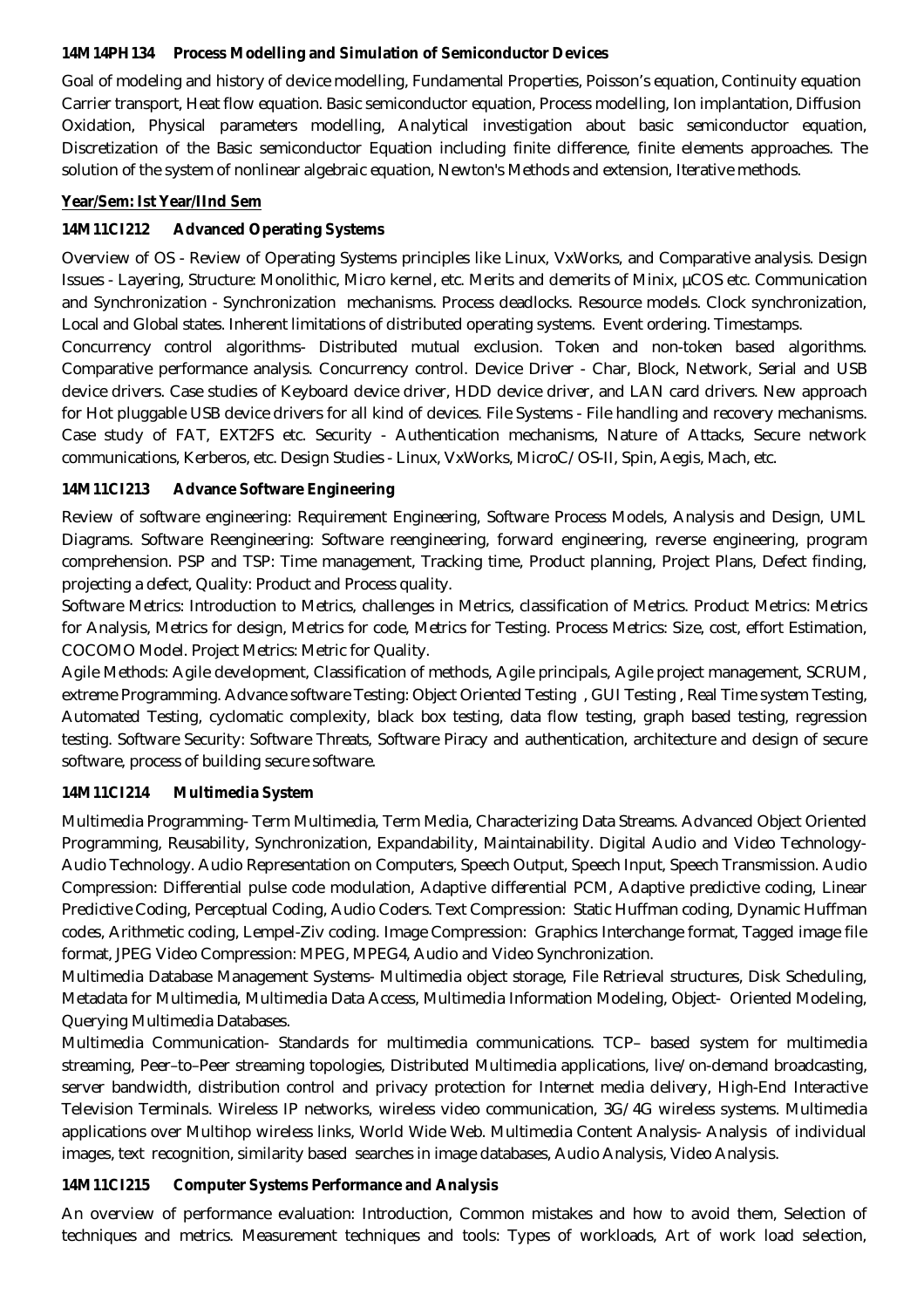Workload characterization techniques, Monitors, Program execution monitors and accounting logs, Capacity planning and bench marking, The art of data presentation, Ratio games.

Probability theory and statistics: Summarizing measured data, Comparing system using sample data, Simple linear regression models, other regression models. Experimental design and analysis: Introduction to experimental design, 2k Factorial design, 2kr Factorial designs with replication, 2k-p Fractional factorial design, One factor experiments, Two-Factor full factorial design without replications, Two-Factor full factorial design with replications, General Factor full factorial design with k factors.

Simulation: Introduction to simulation, Analysis of simulation results, Random-number generation, testing randomnumber generators, Random–variate generation, commonly used distributions. Queuing Models: Introduction to queuing theory, Analysis of a single queue, queuing networks, operational laws, Mean value analysis and related techniques, Convolution Algorithm, Hierarchical decomposition of large queuing networks.

#### **14M17CI271 Software System Lab-II**

Introduction to advance programming languages: C++/Java, Socket programming, Applets, GUI, Java servlets and JSP, Beans. Advanced Algorithms Lab: Programming of advances Data Structures and Algorithms. Data Mining Lab: Programming with Data Mining Tools and Analysis. Advanced Operating System Lab: Programming of Operating System algorithms. Multimedia Systems Lab: Analysis and design of Multimedia tools.

#### **14M14CI231 Data Mining and Warehousing Techniques**

Data warehousing, Data mining, Web Crawling and Web search Introduction. Requirement analysis, Dimensional modeling, Design, Project management, Building and Testing. User data access management, Online analytical Process models, Query Access Architectures, OLAP, MOLAP, ROLAP. Data preprocessing, Data extraction, transformation and loading. Meta data and Metadata Environment. Data warehouse Quality metrics and Security. Linear regression, multiple regression, Usability and Complexity Analysis of Bayesian algorithm, Nearest Neighbor algorithm, Decision Tree based algorithm, Rule based Algorithm. Usability and Complexity Analysis of Agglomerative Hierarchical Algorithm, k-means Partitioning Algorithm, self organizing maps, Multidimensional scaling. Usability and Complexity Analysis of Apriori Algorithm, Sampling Algorithm, Partitioning, Using multiple minimum supports , Rough set approach.

#### **14M14CI233 Enterprise Information System**

Introduction to Integrated Enterprise Information System: Enterprise Architecture Models, Frameworks, Classification of Information Systems, Functional Area Application-Finance, Marketing, HR, Software Enterprise, VLSI Enterprise. Introduction to JAVA: Collection Interfaces, The Collection Classes, The Legacy Classes and Interfaces, Programming Advanced Data Structure using Collection APIs.

Enterprise Application with J2EE: J2EE Architecture, Servlet Lifecycle, Servlet Classes, Threading models, Elements of JSP, Database Access with JDBC, JSP & XML, JAVA Web Services, JAVA Message Services. Developing Enterprise Application using Enterprise JAVA Beans: Three Tier Architecture, Message Driven, Entity Bean, and Session Bean. Social, Legal, Ethical & Security issues in EIS: Security Architecture, Security Risks and Threats Security Policies, JAVA Cryptography.

Mobile Based Enterprise Application using Java2 Micro Edition: Configuration, Profiles, Architecture, Development Kits, Creating, compiling, running and deploying MIDlet suit, J2ME Wireless Toolkit. Enterprise Information System for software Enterprise: Requirement Management system, Online Defect Tracking System for Software Engineers, Software Testing enterprise System, Documentation Version Management System, Change Management System, Software Project Management System.

#### **14M14CI234 Advanced Computer Graphics**

Introduction: Introduction, Direct Illumination, rendering concepts, lighting, reflectance. Monte Carlo: Global Illumination, rendering equation, comparison of solution methods, Monte Carlo Path Tracing I: Monte Carlo integration, path tracing. Radiosity: Monte Carlo Path Tracing II: sampling strategies, irradiance caching, form factors, solution methods, meshing. Visibility & Texture: visibility events, discontinuity meshing. Texture: texture mapping, resampling.

Image-based modeling rendering: Managing Scene Complexity: occlusion culling, detail elision, imposters, plenoptic function, image-based representations. 3D Modeling: Object Representations: overview of 3D model representations, Mesh Representations: mesh data structures, simplification. Triangle Meshes: multi-resolution meshes, progressive meshes, view-dependent simplification, Mesh Processing: compression, streaming.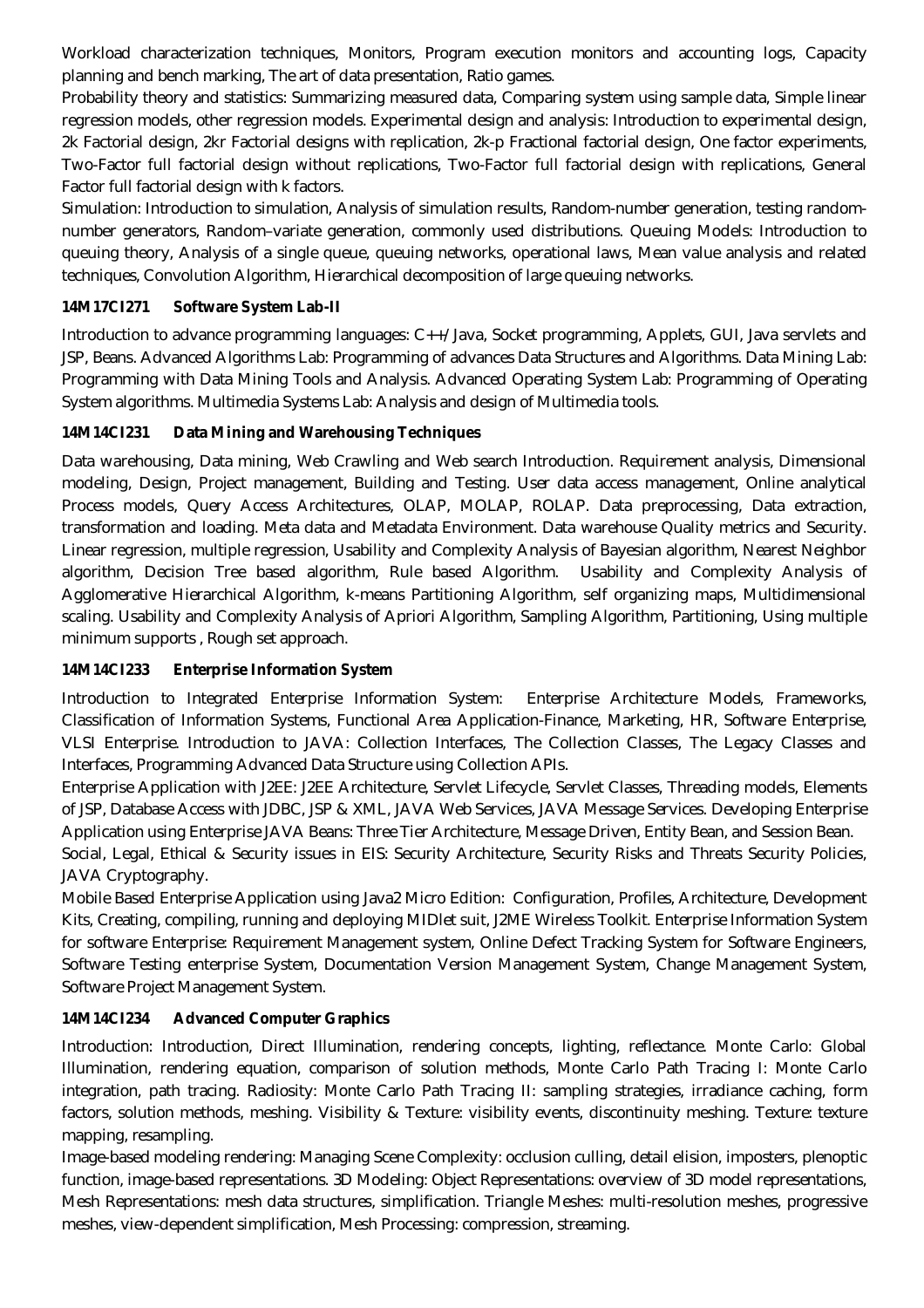Surface Modeling: Parametric surfaces: splines, piecewise polynomial surfaces, subdivision surfaces: subdivision schemes. Volumetric Modeling: Implicit surfaces: blobby models, skeletons, variation implicit surfaces, Volumetric Representations: voxels, volume graphics. Kinematics: articulated figures, inverse kinematics, space-time constraints, Motion Capture: processing motion capture data, retargeting motion. Dynamics: Passive Dynamics: particle systems, spring-mass systems, Active Dynamics: controllers, learning, planning, Wrapup: review and discussion.

#### **14M14CI235 Human Aspects of Software Development**

HCI techniques relevant to studying software development (contextual inquiries, field studies, surveys, lab studies, etc.), Studies of novice programmers (barriers, performance, etc.), Studies of professional programmers (programmer variability, cultural differences, actual practices, questions asked), Studies of the usability of APIs Studies of processes for programming (Agile, Peer, collaboration, test-driven development, etc.), Tools for novice programmers, Tools for making it easier to understand code (Visualization, analyses, etc.), Tools for making it easier to write programs (IDEs, etc.), Programming Languages and Environments that have good usability properties, Tools for making it easier to debug programs, Tools focused on "end-user" development of code (for people who are not professional programmers), End-User Software Engineering (EUSE), Tools for making it easier to capture and use Design Rationale, Documentation tools for making it easier to understand APIs.

#### **14M14CI236 Information System and Security**

Background: Review of networking technologies, Network security threats and counter measures, Cryptography and trust models: Secret key cryptography, Hashes and message digests, Public key cryptography, Network and system security applications: Authentication and security handshakes pitfalls, IP security, Web and E-commerce, Attacks to routing infrastructures and counter measures. Systems and Application Security: OS Security Models, Principals of Web and regular App security, database security. Network Surveillance: Network Attack Traceback and Attribution. Intrusion Detection and Response: What and Why's of IDS. Non repudiation: Anonymity/Pseudonymity/P3P, Case Studies.

#### **14M14CI131 Analysis and Design of Algorithms**

Fundamental Concepts: Model of computation, Features of an algorithm, asymptotic analysis, Amortized Analysis, Proof Techniques. Algorithm Design Techniques: Recursive Procedures, Iterative Procedures, Divide and Conquer, Dynamic Programming, Greedy Approach, Branch and Bound, Backtracking. Network Flow and Matching: Flows and cuts, Maximum Flow, Maximum Bipartite matching, Minimum Cost Flow.

Numerical algorithms: Flows and cuts, Maximum Flow, Maximum bipartite matching, Minimum Cost Flow. Geometric algorithms: Convex hull, closest pair, Intersection of line segments, Polygon triangulation. NP Completeness: Polynomial time and intractability, Space and time complexity, Problem Reductions, NPcompleteness of satisfiability.

#### **14M14MA213 Advance Numerical Techniques**

Newton-Raphson Method for two or more variables, Muller's Method, Graeffe's Root Squaring Method, Lin-Bairstow's Method. Least Square Method, Iterative methods for A x= b, SOR method, Jacobi Method, Householder's Method for eigenvalues and vectors. Interpolation using Divided Differences, Hermite Interpolation, cubic splines. Orthogonal polynomials, GraSchmidt orthogonalization process, Chebyshev polynomials, economization of power series, numerical integration, Romberg integration, Newton-Cotes integration formulae, Gaussian Quadrature. Single step- methods, multi step methods, predictor-corrector method for initial value problems. Finite difference methods for elliptic (Laplace equation), parabolic (heat equation) and hyperbolic equations (wave equation).Method of weighted residuals, Rayleigh-Ritz method, finite element method for one dimensional problem.

#### **Year/Sem: IInd Year/IIIrd Sem**

#### **14M14CI331 Advanced Network Management**

Overview of Network Management, Managing Enterprises Networks, Network Implementation and Management, Configuration: Infrastructure Components, SNMP, Network Management Problems and Their Solutions, RMON1, RMON2, Management of MPLS Networks, Desktop Management.

#### **14M14CI332 Image Processing and Applications**

Introduction and Digital Image Fundamentals: Digital Image Representation, Fundamental Steps in Image Processing, Elements of Digital image processing systems, Sampling and quantization, some basic relationships like neighbors, connectivity, Distance measure between pixels, Imaging Geometry. Image Transforms: Discrete Fourier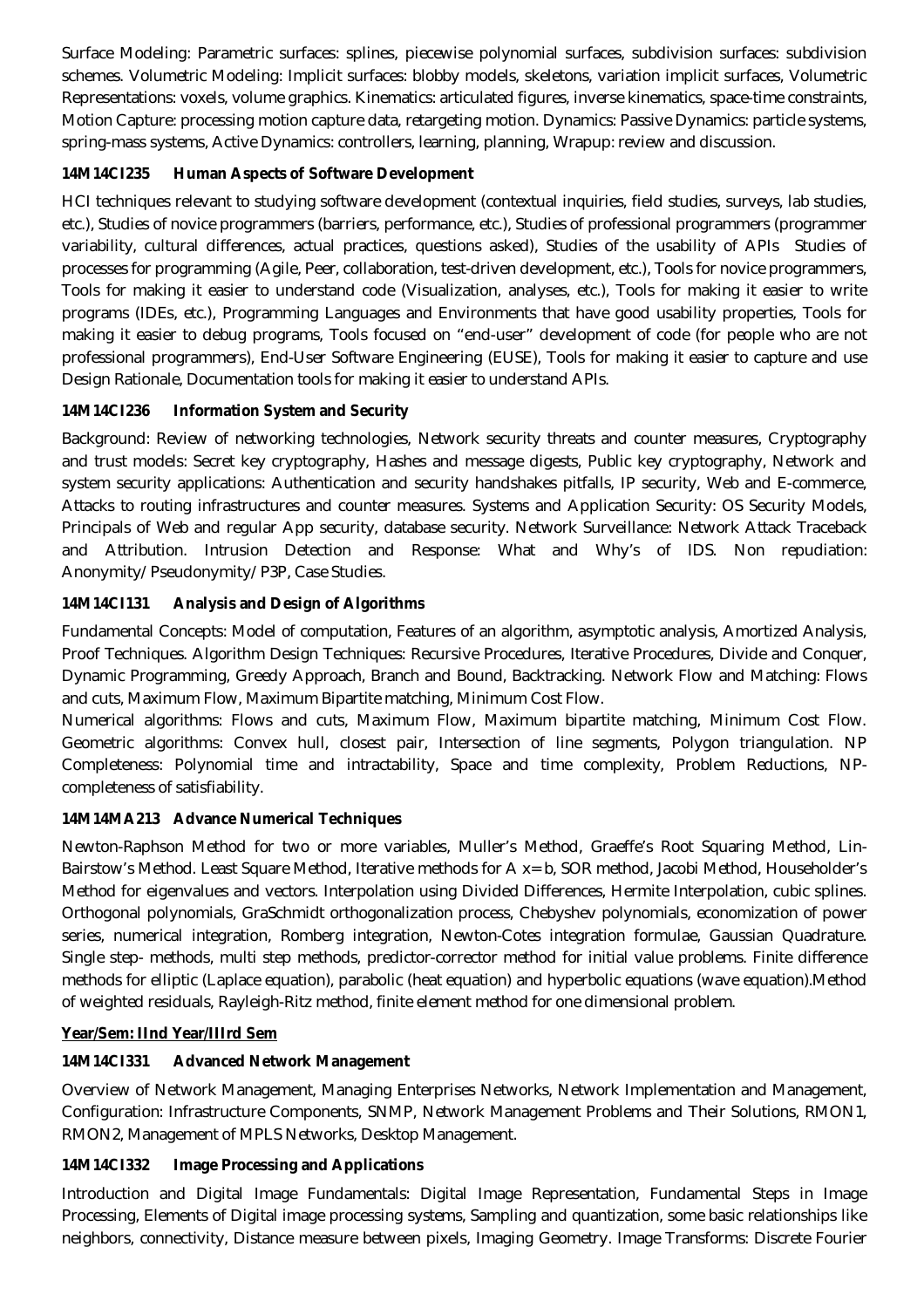Transform, Some properties of the two-dimensional Fourier transform, Fast Fourier transform, Inverse FFT. Image Enhancement: Spatial domain methods, Frequency domain methods, Enhancement by point processing, Spatial filtering, Lowpass filtering, Highpass filtering, Homomorphic filtering, Colour Image Processing.

Image Restoration: Degradation model, Diagnolization of Circulant and Block-Circulant Matrices, Algebraic Approach to Restoration, Inverse filtering, Wiener filter, Constrained Least Square Restoration, Interactive Restoration, Restoration in Spatial Domain. Image Compression: Coding, Interpixel and Psychovisual Redundancy, Image Compression models, Error free comparison, Lossy compression, Image compression standards. Image Segmentation: Detection of Discontinuities, Edge linking and boundary detection, Thresholding, Region Oriented Segmentation, Motion based segmentation. Representation and Description: Representations schemes like chain coding, Polygonal Approximation, Signatures, Boundary Segments, Skeleton of region, Boundary description, Regional descriptors, Morphology. Recognition and Interpretation: Elements of Image Analysis, Pattern and Pattern Classes, Decision-Theoretic Methods, Structural Methods, Interpretation.

#### **14M14CI333 Real Time Operating System**

Basic Concepts: Hard versus soft Real Time System, A reference model of Real Time System, Real Time applications. Real Time Scheduling: Clock driven scheduling, Priority driven scheduling of periodic tasks, Scheduling, A periodic and sporadic jobs in priority driven systems. Real Time Operating Systems: Time services and scheduling mechanisms, Basic Operating System Functions, Processor reserves and Resource Kernel, Open System Architecture, Overview of several commercial and general purpose operating systems. Multiprocessor and Distributed real time systems: Model of multiprocessor and distributed systems, Multiprocessor scheduling, Resource access control and synchronization. Resources Access Control: Assumptions on resource and their uses, Resource Contention and Resource Access Control, Non preemptive critical sections, Basic priority inheritance protocol, Basic priority ceiling protocol, stack based, Priority ceiling protocol. Real time Communications: Model of Real Time Communications, Priority based service disciplines for switched networks, weighted Round Robin service disciplines, Medium Access Control Protocols of Broadcast Networks, Internet and Resource Reservation Protocols, Real Time Protocol, Communication in Multicomputer Systems.

#### **14M14CI334 Computation Theory and Applications**

Review of Theory of Computation: Regular Expression, Context free grammar, Pushdown automata, Turing Machines. Finite state Machine Patterns: State object pattern, Basic finite state machine pattern, State driven transition, Owner driven Transition, Layered structure, Interface Organization, Mealy ,Moore, Hybrid FSM, Exposed FSM, Encapsulated FSM, static State Instantiation FSM, Dynamic state Instantiation FSM Pattern, Timed Automata Formal software specification methods: Introduction, Specification and requirements, Specification languages and Applications. Tools: Language Emulator, JFLAP, Turing Machine simulator, RAISE.

#### **14M14CI335 Computational Intelligence**

Computational intelligences, agents, example application domains, Representation and reasoning systems, Datalog, syntax and semantics, variables, queries, answers, recursion. Proofs, soundness, completeness, top-down and bottom-up reasoning, function symbols, Searching, graphics, generic search engine, blind search strategies, heuristic search, A\* search. Pruning the search space, search direction, iterative deepening, dynamic programming, constraint satisfaction, consistency algorithms, hill climbing, randomized algorithms. Knowledge representation issues, defining a solution, choosing a representation, semantic networks, frames, primitive and derived relations. Equality, inequality, unique names assumption, complete knowledge assumption, negation as failure. Actions and planning. STRIPS representation, situation calculus, forward planning, resolution and planning. The STRIPS planner, Midterm, Regression Planning. A building situated robots Robot Architectures.

#### **14M14CI336 Queueing Networks**

Introduction to Queueing Theory: Little's Law, Utilization Law, Kendall's Notations, Basic Relations for Birth-Death Processes, Open and Closed Queueing Networks, Product Form Networks, Mean-Value Analysis, Queueing Network Models of Computer Systems. Priority Queuing, Computer Communication Network, Multi-access Systems. Overview of Queueing Network Modelling: Modelling Study, Fundamental Laws, Queueing Network Models Input and Output. General Analytic Techniques: Bounds on performance, Models with one or multiple job classes, Flow Equivalence and Hierarchical modelling. Representing Specific Subsystems: Memory, Disk I/O, Processors. Parameterization: Existing systems, Evolving systems, Proposed systems. Extended Applications: Discrete Time Network, Fluid Approximations, Brownian Networks I, Brownian Networks II, Stability, Scheduling and Control.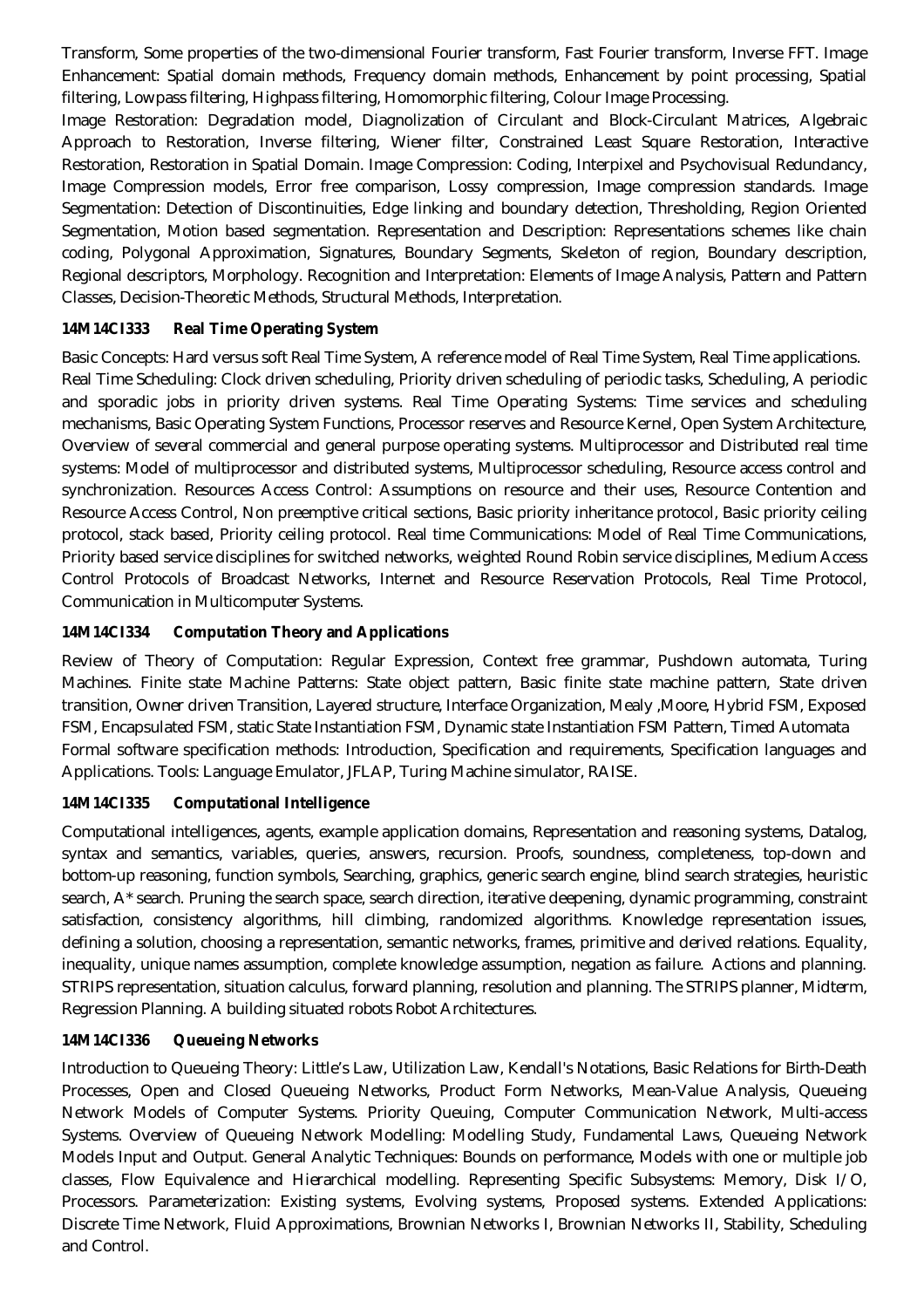#### **14M14MA231 Mathematical Modeling and Simulations**

Concepts of mathematical modeling; typical examples of Mathematical Modeling; Mathematical Modeling using Difference Equations, Differential Equations, Random Numbers and Data, Introduction of Simulation Concepts in Discrete- event Simulation, Generation of Random-Number & Random-Variate with Applications, Queuing Models, Simulation Tools and Techniques, Input Modeling, Verification and Validation of Simulation Models, Output Analysis for Simulation Model.

#### **14M14PH131 Quantum Computation & Quantum Cryptography**

Introduction & Overview: A brief historical review of basic ideas of classical computation and its scope and limitations. Basic definitions of quantum logic and quantum information. Basic ideas of classical information theory; measures of information (information content and entropy); Maxwell's demon, classical theory of computation; universal computer; Turing machine; computational complexity; uncomputable functions; shortcomings of classical information theory and necessity of quantum information theory. Stern-Gerlach experiment for illustration and existence of electron spin, basic idea of superposition of states. Linear Algebra & Dirac Notation: Dirac notation and Hilbert spaces, dual vectors, linear operators. The spectral theorem, functions of operators. Tensor products, Schmidt decomposition theorem.

Qubits & The Framework of Quantum Mechanics: State of a quantum system, time-evolution of a closed quantum system, measurement in quantum mechanics. Pure and mixed states, density operator, partial trace, general quantum operators. Bloch-sphere representation of single qubit states, qubit rotations, single qubit gates. Quantum Model of Computation: The quantum circuit model, single and multi-qubit operations, universal sets of quantum gates. Efficiency of approximating unitary transformations, implementing measurements with quantum gates. Quantum Algorithms: Probabilistic versus quantum algorithms. Phase kick-back. The Deutsch and Deutsch-Jozsa algorithms. Quantum phase estimation and quantum Fourier transform, error analysis in arbitrary phase estimation. Finding orders, Shor's algorithm for order estimation. Quantum algorithms based on amplitude amplification, Grover's quantum search algorithm and related topics.

Quantum Entanglement & Teleportation: Mathematical and physical conceptions of quantum entanglement, entanglement distillation, entanglement of formation. Entanglement in pure and mixed states. No-cloning theorem for quantum states. Quantum teleportation and quantum communication. Quantum Error-correction: Three qubit bit flip and phase flip codes. Theory of quantum errorcorrection, discretization of errors, independent error models. Construction of quantum codes, quantum circuits for encoding, decoding and corrections. Fault-tolerant quantum computing. Preliminary Quantum Cryptography: Private key cryptography, quantum key distribution, privacy and coherent information, security of quantum key distribution.

#### **14M19CI391 Seminar-I**

The objective of Seminar-I is to promote the professional development of graduate students and their ability to formulate the problem/hypotheses. The Ideal work may be characterized by review of relevant literature, concise, and clear oral presentations on their selected topics. Seminar-I is a course requirement where in under the guidance of a faculty member, a student is expected to do in depth study in a specialized area by doing literature survey, understanding different aspects of the problem and arriving at a status report in that area. The Seminar-I is an independent subject, not related to Dissertation, Part-I.

#### **14M19CI392 Dissertation, Part-I**

The objective of Dissertation, Part-I is to promote a systematic understanding of knowledge, critical awareness of current problems, originality in the application of knowledge, and the quality of work. The ideal work may be characterized by a new result in design, development & implementation and should have the potential of industrial/scientific acceptance. The first part of the Dissertation should be to determine the interest of students and broadly identify the area of work, finalize the research problem based on literature survey. Also, by now the students should have familiarity with the concepts, tools, techniques required to carry out the Dissertation work. Student is expected to start the research work.

Outcome of Dissertation, Part-I should cover and conclude on the work on identified problem as in the problem statement, the importance, its justification etc. Literature survey, field work, research work etc. Minor variation may be accepted depending upon nature of title.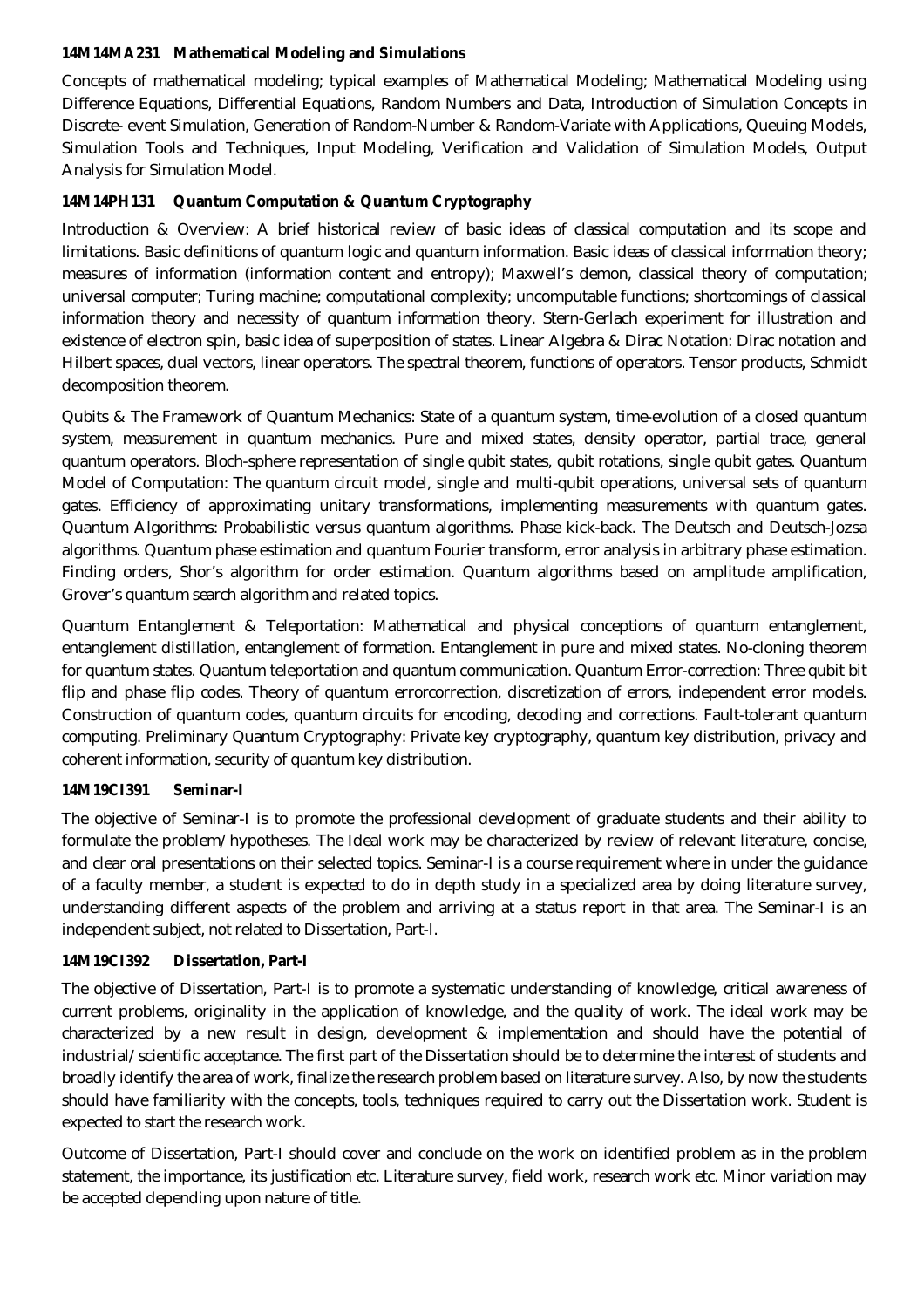#### **Year/Sem: IInd Year/IVth Sem**

#### **14M14CI431 Computer Vision**

Computer Vision Issues: Computer Vision Issues: Achieving simple vision goals, High-level and low-level capabilities, A range of representations, Image Formation: Images, Image Model: Image Functions, Imaging Geometry, Reflectance, Spatial Properties, Imaging Devices: Photographic Imaging, Sensing Range, Reconstruction Imaging. Early Processing: Recovering Intrinsic Structure, Filtering the image: Template, Finding Local Edges, Range Information from Geometry, Surface orientation from Reflectance Models, Optical Flow. Boundary Detection: Hough Method for curve detection, Contour following, Motion - Motion Understanding, optical flow, understanding of image sequences. Representation of 2D Geometric Structures: Two dimensional geometric structures, boundary representations, region representations, simple shape properties, Representation of 3D structures: 3D: Surface representations, generalized cylinder representations, volumetric representations. Pattern Matching: Graph Theoretic Algorithms, Multiple features, Classification. Case Studies: Optical Character Recognition, Face Recognition.

#### **14M14CI432 Machine Learning**

Introduction: Natural vs. machine learning, Types of Learning, Inductive Classification: Concept Learning and General-to-Specific Ordering, Decision Tree Learning: Properties, Top-down Induction, Entropy, Overfitting, Other Issues, Artificial Neural Networks: Perceptron learning, Multilayer N/w, Backpropagation, Applications, Experimental Evaluation: Inductive hypotheses, Types of Tests, Comparing learning Algorithms, Significance Testing, Bayesian learning: Naïve bayes, regression, Generative model and inference, Computational learning Theory: PAC model, Version Spaces, Complexity, Hypotheses Spaces, VC dimension, Instance based Learning: Distance Metrics, K-nearest neighbor and Variations, Evolutionary learning: Genetic algorithms, Fuzzy models, Support vector machine: Separation, Classification, optimization, applications, Other Learning: Reinforcement, statistical, unsupervised, temporal and explanation based learning, Analytical and Inductive learning: Analytical and Inductive learning.

#### **14M14CI433 Grid Computing**

Overview and Motivation: The history and evolution of Grid computing, Situating Grid computing, the big picture, Basic concepts of Grid computing and Requirements, Large scale problem solving, Exemplars, Problems, trends and directions. Grid Architectures and Technologies: Nature of Grid architecture, Components of Grid, Layered Grid Architecture: Key Components: Grid Resource Allocation Management (GRAM), Grid FTP protocol, Grid Resource Information Service (GRIS). Resource infrastructure, Open Grid Services Architecture (OGSA), Globus Toolkit and Web Services. Further technologies: Storage Resource Broker, Legion, Condor, Grid Computing Environments, Resource allocation, sharing and discovery. Peer-to-peer systems: Purpose, definition, characteristics, Types of P2P systems, Examples like Gnutella, Chord, Napster, KaZaA, Freenet, neuroGrid, JXTA, Relationship of P2P computing with GRID. Security issues in Grid environment: Introduction to GSI, Grid Applications, New Biology and the Grid, Data Intensive Grids, Applications for high-energy physics, Semantic Grid.

#### **14M14CI434 Swarm Intelligence and Applications**

Introduction: Social Insects, Modeling Collective Behavior in Social Insects, Modeling as an interface, from algorithm to Robotics. Ant Foraging Behavior and Application in Network: Overview, for Aging Strategies in ANT's, ANT Colony Optimization: The Traveling Salesman Problem, Other Applications of Ant Colony Algorithms to Optimization, Applications to Telecommunications Networks. Cemetery Organization, Brood Sorting, Data Analysis, and Graph Partitioning: Overview, Cemetery Organisation and Larval Sorting, A model of Corpse Clustering and Brood Sorting, Exploratory Data Analysis, Graph Partitioning, Robotic Implementations.

Self-Organization and Templates: Application to Data Analysis and Graph Partitioning: Overview, the interplay of self organization and templates, Application.Nest Building and Self-Assembling: Overview, Nest Building in social insects, Model of self-assembly, beyond biology. Cooperative Transport by Insects and Robots: Overview, Cooperative prey retrieval in ANT's, Cooperative Transport by a swarm of robots.

#### **14M14CI435 High Performance Parallel Computing**

Parallel programming paradigms, Vectorization, shared-memory and multi-core programming, OpenMP, Multithreading, Message Passing Interface (MPI), Non-determinism in parallel programs, Parallel debugging, domain decomposition schemes, Communication scheduling methods, Parallel linear algebra and parallel solvers, data structures and abstractions, Parallel algorithms and libraries, Grid computing, Resource allocation models.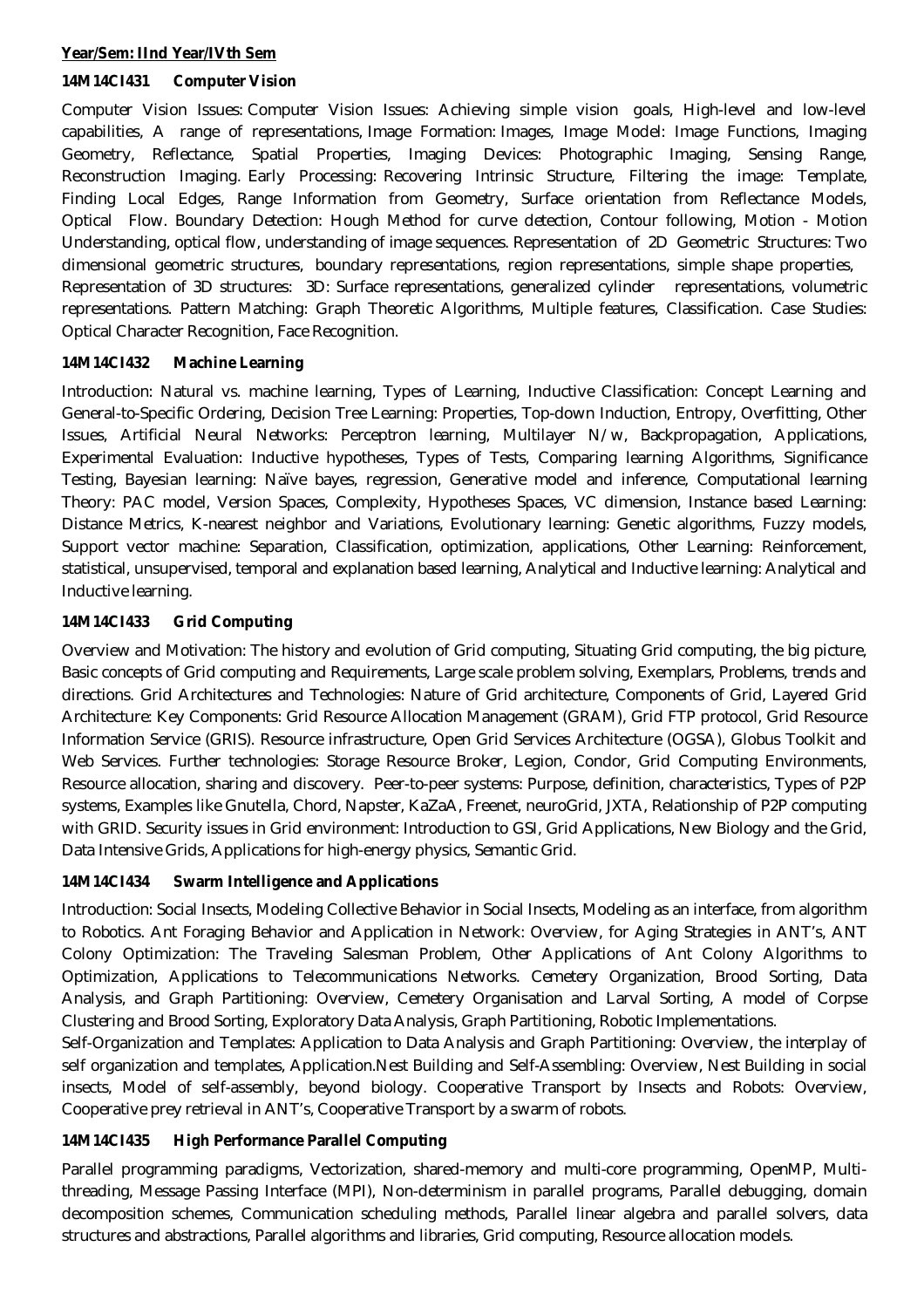#### **14M14CI436 Software Architecture**

Introduction to Software Architecture: Definition of a Software Architecture, Purposes and Functions of a Software Architecture, The Business Case for a Software Architecture, The Overview of the Architecture Development Process, Problems in Building a Software Architecture, Quality Attributes: Definition of a Quality Attribute, Characteristics of a Quality Attribute, Stakeholders and Quality Attributes, A Beginning set of Quality Attributes, Creating a Quality Attribute.

Software Architecture Patterns: What is an Architecture Pattern?, 9 Patterns to Start, Patterns and the Application Domain, Patterns and Software Architecture, Reference Architectures. Building the Architecture: The Software Hardware Split, The Layer Concept of Architecture Building, Build Me a Model!, Starting from a Pattern, Tactics for Specific Attributes, Testing and Validating the Architecture: Review: The Functions of Testing and Validation, The Multiple Audience Problem, Simple Methods of Testing and Validation, A Peak at Formal Methods. Documenting the Architecture: The Functions of Architecture Documentation, The Limits of Documentation, Using Views in Documentation, 7 Rules for Great Documentation. Case Studies and Final Project: This portion of the course incorporates the lessons learned throughout the program and builds in specific examples from your organization.

#### **14M14CI437 Storage Networks**

Introduction to Storage Technology- Data proliferation, Overview of storage infrastructure components, Evolution of storage, Information Lifecycle Management concept, Basic storage management skills and activities. Technologies for Storage Networks - Disk Subsystems Overview, Architecture of Intelligent Disk Subsystems, JBOD: Just A Bunch of Disks, RAID & RAID Levels, Hot Sparing, Hard Disks and Internal I/O Channels. I/O Techniques - DAS, SAN, NAS, evolution, Storage Area Networks (SAN): elements & connectivity, Fibre Channel SAN & Products, IP SAN Technology & Products, IP SAN elements, standards (iSCSI, iFCP, mFCP, FCIP and iSNS), Migration from SCSI and Fibre Channel to IP storage, Network attached Storage: elements & connectivity. Management of Storage Network: Requirements of Management Systems, Management Interfaces, Standardized and Proprietary Mechanisms, In-band & Out-band Management. Storage Virtualization- The concept of storage virtualization, Storage virtualization on various levels of the storage network, Symmetric & Asymmetric Storage virtualization, Performance of SAN virtualization, Scaling storage with virtualization.

#### **14M14CI438 Natural Languages Processing**

Natural Language Processing: applications and key issues, The lexicon and morphology, Phrase structure grammars and English syntax, Part of speech tagging, Syntactic parsing , top-down and bottom-up parsing strategies, Semantics, Word Sense Disambiguation, Semantic parsing, Subjectivity and sentiment analysis, Information extraction, Automatic summarization, Information retrieval and Question answering, Machine translation.

#### **14M14CI439 Formal Languages and Compilation**

Languages And Grammars: Vocabulary and language, Non languages Grammars, Derivations and language of a Grammar, Classification of Phrase Structure Grammars, Recognition of Context Sensitive Languages, Stages of Compilation. Finite Automaton: Equivalence between Finite Automata and Regular Grammars, Extensions of finite automaton (Moore and Mealy Machines). Regular Sets and Regular Grammars: Backward Deterministic Regular Grammars, Recognition Algorithm for Backward Deterministic Regular Grammars, Theorem: Conversion to backward deterministic form, Theorem: Closure properties of regular languages, Pumping Lemma for regular languages Equivalence between regular expressions and regular grammars, Theorem: Converting regular expressions to regular grammars, Theorem: Converting regular grammars to regular expressions, Another Formulation of Regular Languages, Construction of a Lexical analyzer.

Context Free Languages (CFL): Derivations in Context Free Grammars Ambiguity, Recognition of context free languages, Chomsky normal form Theorem: Conversion to Chomsky normal form, Derivation in Chomsky Normal Form and Syntax Analysis, Importance of Chomsky Normal Form, Forward Deterministic Context Free Grammars, Pushdown Automata and context free Grammar. Pushdown Automaton: Top down parsing, Bottom-up parsing, Role of semantic analyzer, Writing a simple type checker.Turing Machines: Turing Machine Model, Representation Of Turing Machine, Language Acceptability By Turing Machine, Design Of Turing Machine, Halting Problem Of Turing Machine, NP Completeness.

#### **14M14CI440 Voice over IP**

VoIP Systems, Components, Standards: Terminals, Voice in IP Packets, Soft switches/SIP Servers/Call Managers, Media Servers and Unified Messaging, Gateways, LANs and WANs, Key VoIP Standards. VoIP Architectures: Internet Telephony, Managed-IP Telephone Service, VoIP for Businesses and Organizations, IP Phone Features and